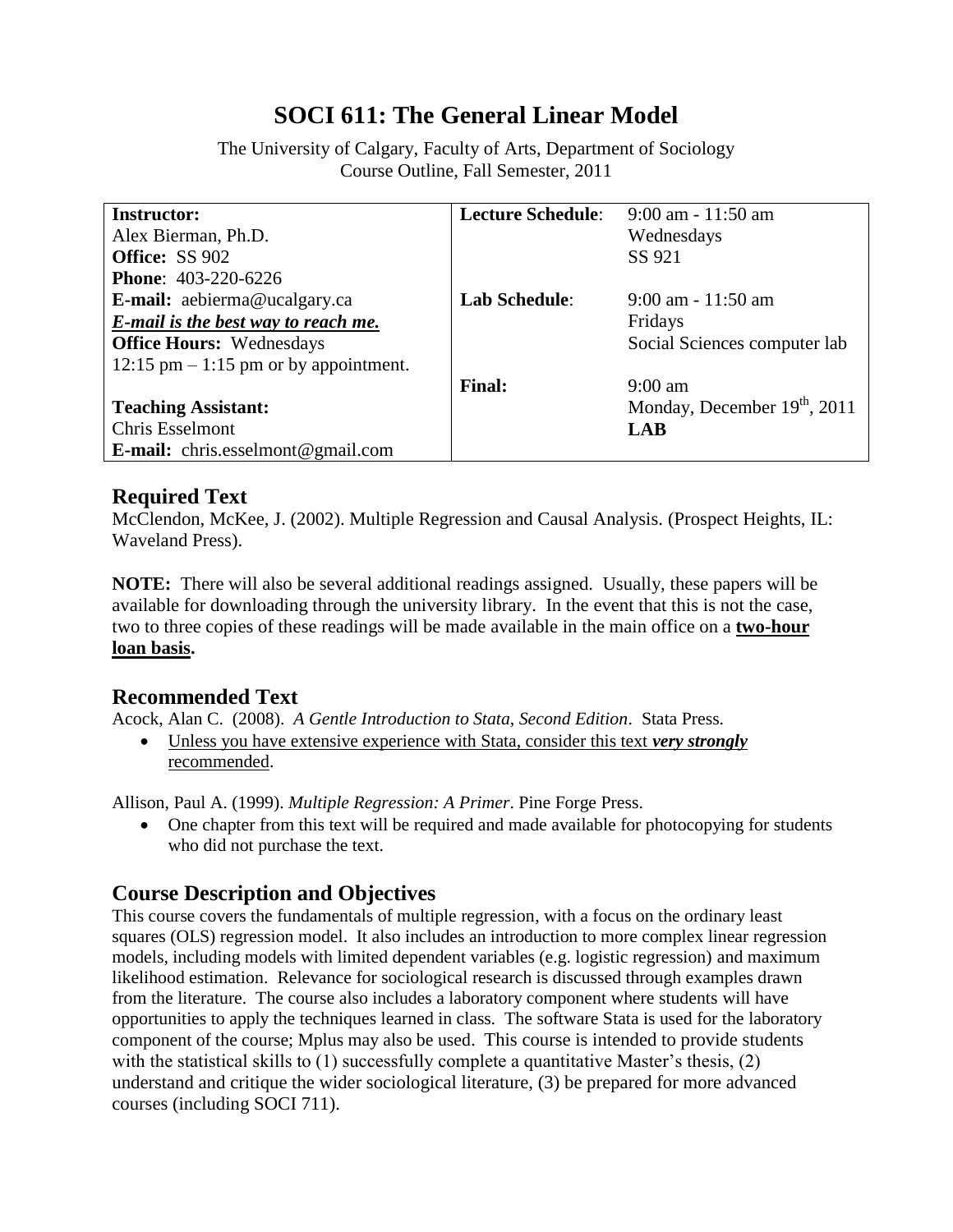## **Prerequisites**

SOCI 311 and SOCI 315 or equivalent

## **Staying in Contact**

Class announcements may occasionally be sent out over e-mail. It is your responsibility to ensure that the university has your correct e-mail address and that your e-mail account is in working order. Outside of office hours or pre-scheduled appointments, the best way to reach us is through e-mail. We cannot guarantee that phone calls will be answered or returned. When emailing, please put "SOCI 611" in the subject line of your e-mail to help us reply more efficiently to your e-mails. We will make every effort to reply to your e-mails within 24 hours. Typically, e-mail should be used to make appointments or ask for clarifications regarding class scheduling, etc. Previous experience shows that possibility of misunderstanding is quite high when e-mail is used to answer questions about statistics, so it is better to deal with substantive matters in-person.

## **Grading System**

| $A+ = 95$ and over $ B+ = 80-84$ |             | $C+= 67-71$ | $D_{\pm} = 54-58$  |
|----------------------------------|-------------|-------------|--------------------|
| $A = 90-94$                      | $B = 76-79$ | $C = 63-66$ | $D = 50-53$        |
| $A = 85-89$                      | $B = 72-75$ | $C = 59-62$ | $F = 49$ and lower |

Please note that a grade of A indicates excellent performance, and therefore indicates a comprehensive and thorough grasp of the material. A grade of B indicates a strong grasp of the material. I reserve the right to use the full scale of grades available.

## **Grade Distribution**

| Lab    | 20% |
|--------|-----|
| Exam 1 | 40% |
| Exam 2 | 40% |

### **Course Format**

The course setup consists of one two-hour and fifty-minute lecture, along with one two-hour and fifty-minute lab. It is entirely possible that lab time may be devoted to lecturing by either the instructor or the T.A. You will be expected to know any material presented in labs for exams. This includes knowing how to use Stata and Stata-based syntax, as well as knowing how to interpret output from Stata. Knowledge of Mplus may also be required.

## **Lab Fee**

Please note that a \$15.00 lab fee is a part of this class. This fee is payable (in cash) to your T.A. This fee will cover printing **during lab**. We have been instructed that this fee will not cover printing fees outside of lab hours, even if printing is done in the lab, and even if printing is done immediately following lab.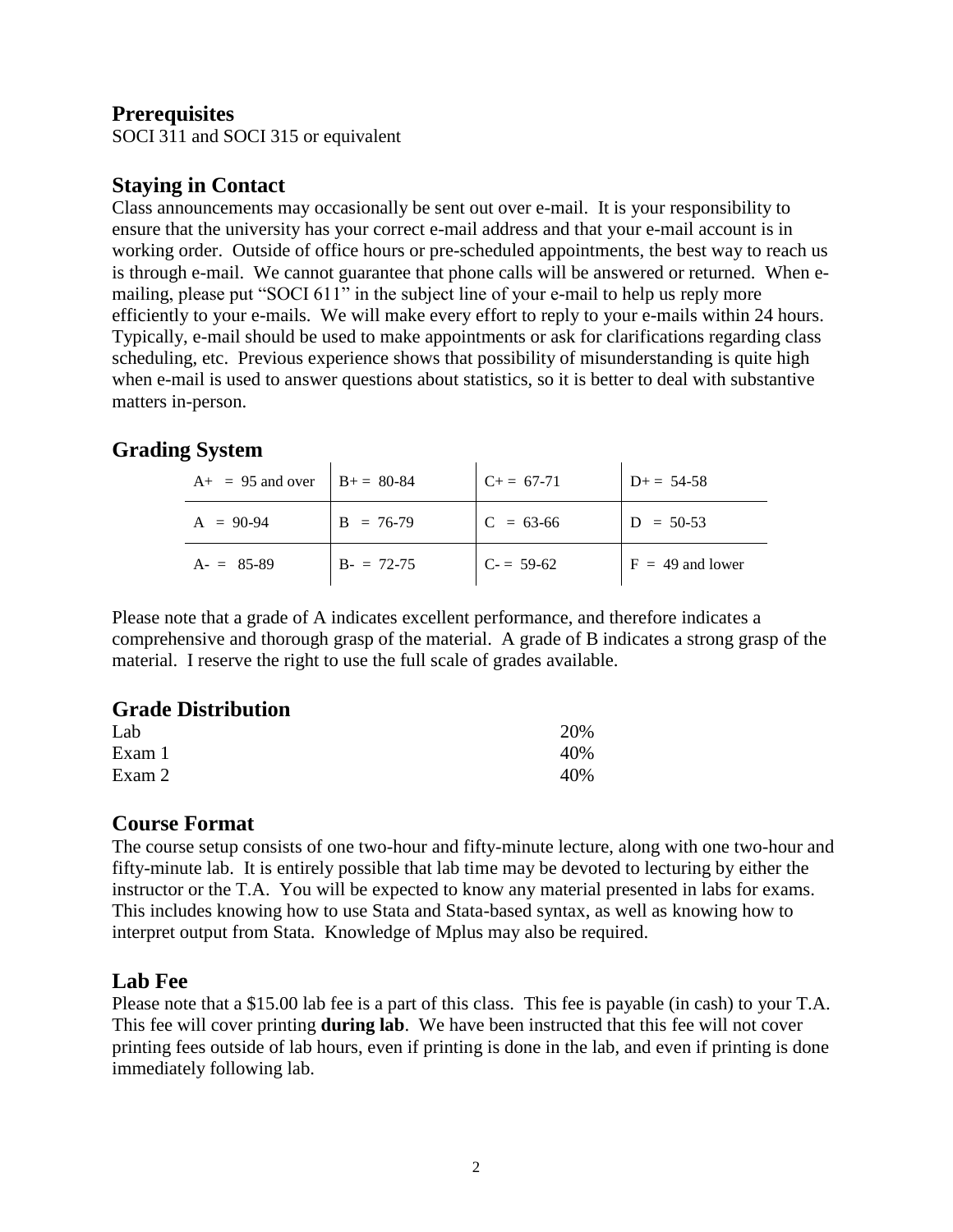## **Raising Your Hand**

Graduate classes are often conducted in a seminar format, which tends to facilitate a more informal style of class discussion. I highly support this. However, this approach is less conducive to learning in statistics. In my own experience, stopping in the middle of explaining a concept often confuses others who are trying to grasp this concept. Also, I frequently find that questions are answered as I explain the concept. Because of this, I ask that you raise your hand in class and wait to be called on. Please note that I strongly encourage you to ask questions during class, and even question me if you do not believe that a point that I am making is correct. I just ask that you raise your hand and wait to be called on. Please also note that I will often call on students immediately when a hand is raised.

## **Exam Policies**

You must provide advance notice to the instructor if you are unable to take an exam. All requests for deferral of an examination due to health reasons must be accompanied by written documentation as outlined in the University Calendar and should be obtained while the student has the physical or emotional problem rather than after recovery. Deferred exams may be allowed in the following circumstances: illness, domestic affliction or religious conviction. If you have missed an exam deadline for a legitimate reason, you will be able to write a "make up" exam as close to the original exam date as possible. Deferred exams will not be granted if it is determined that just cause is not shown by the student. Travel arrangements and misreading of the course outline are not valid reasons for requesting a deferred exam/paper. Without appropriate documentation or a university valid reason for missing an exam, you will receive a zero for that portion of your grade. Refer to the University of Calgary Calendar for additional information on the deferral of exams:

[\(http://www.ucalgary.ca/pubs/calendar/2006/how/How\\_HF.htm\)](http://www.ucalgary.ca/pubs/calendar/2006/how/How_HF.htm).

All exams will be open note and open text. Please note that this will allow me to ask fairly indepth questions. In other words, you won't be able to simply start going through your notes and text at the time of the exam and do well in this class. Please note that the schedule in this syllabus is tentative. It is your responsibility to be aware of when an exam will be given.

## **Labs and Exams**

Lab is your opportunity to learn to apply the concepts discussed in class to real-world data. For lab exercises, the class will work from a large probability sample of residents from the U.S., the MIDUS.

The purpose of lab will be to prepare you for the type of work problems you will see on the exams. This will be critical preparation for your success in the class because all exams will be held in the lab, and will require you to use Stata (or Mplus) to analyze real-world data. Labs will be composed of two parts. The first will be a self-guided lesson on the material covered for that week. The second part will be a set of questions. The material covered in the self-guided lesson will closely match the accompanying questions, and these questions will in turn match quite closely some questions that may be asked on the exams. Note that most if not all exam questions will require you to analyze data or examine results in some way. There will be few, if any, "pure" conceptual questions.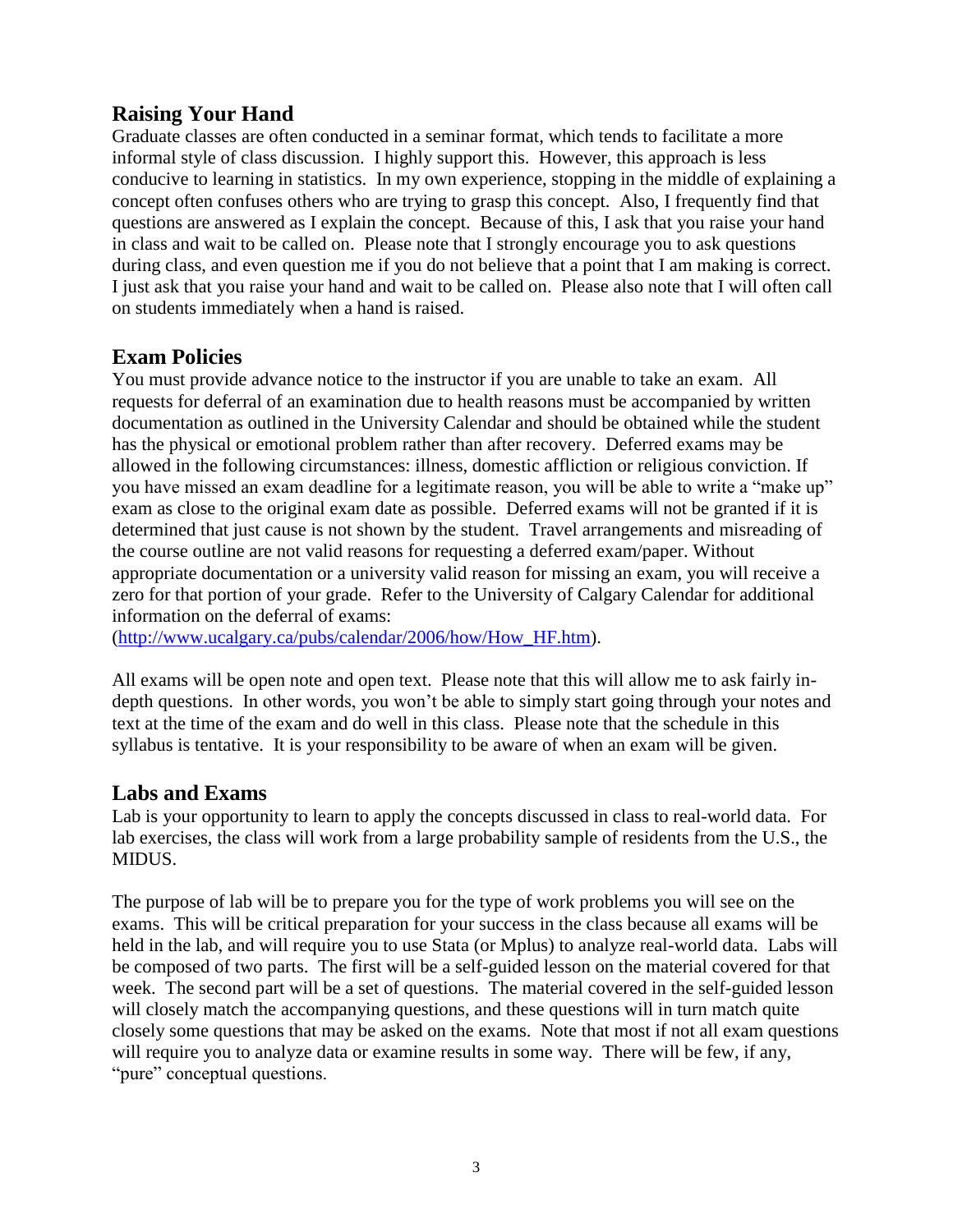Because of the importance of labs for your performance in the exams, the TA will be directed to grade the labs quite strenuously. This is for the benefit of the students. Labs are a much smaller percentage of your grade than the exams. If you are alerted to errors on your labs, you are much more likely to do better on the exams.

All lab assignments will be due on the Wednesday following lab. Policies for allowing late/deferred labs are the same as those for allowing deferred exams. Note that you may not be able to complete assignments during the time allotted for the Friday lab, which may require you to devote additional time to the assignments outside of lab.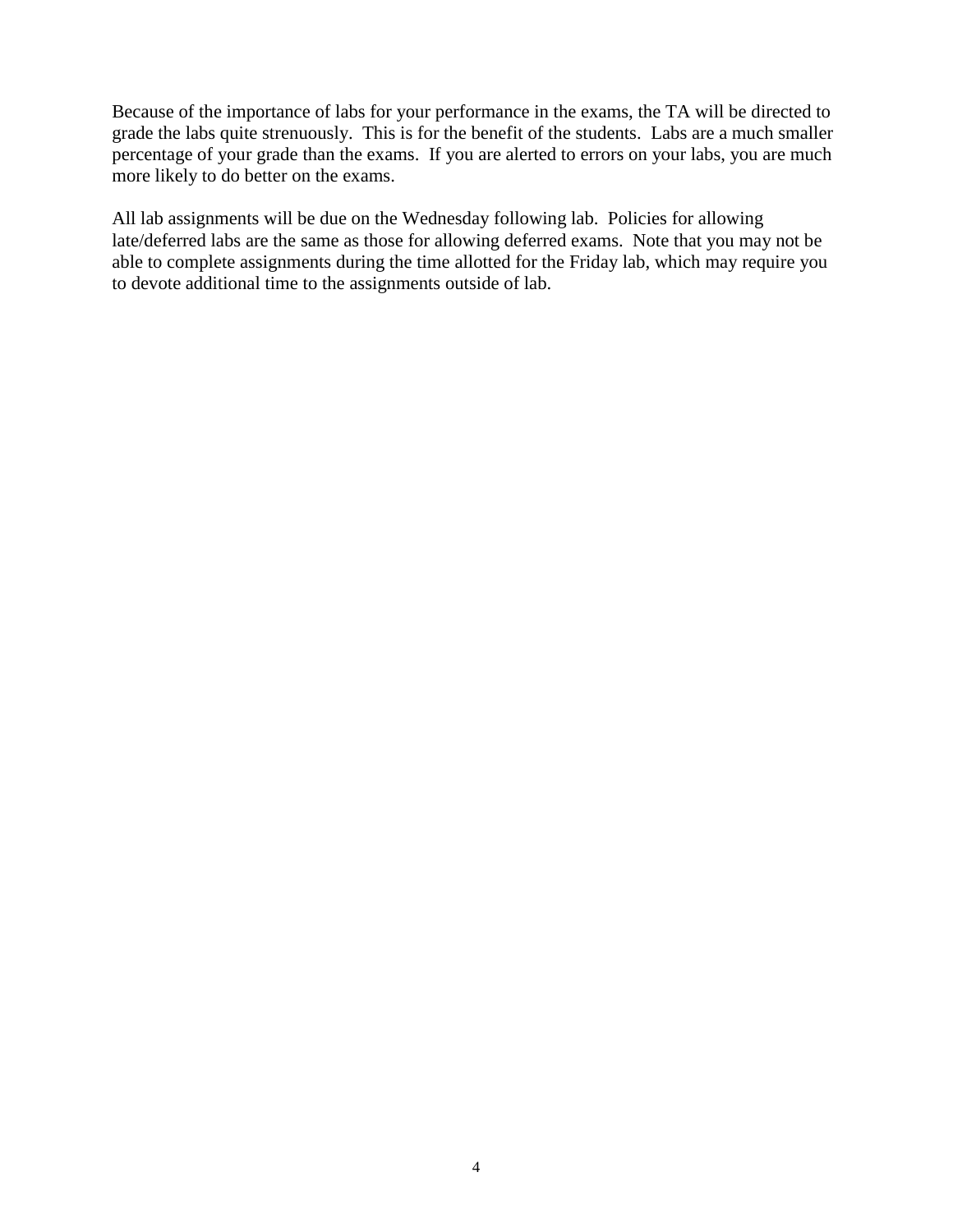#### *Emergency evacuations:*

In the case of fire or other emergency evacuation of this classroom/lab, please proceed to the assembly point by Professional Faculties Food Court

### *Deferrals:*

If at all possible you must provide advance notice to the instructor if you are unable to take a test or pass in an assignment or essay on time. All requests for deferral of a course component due to health reasons must be accompanied by written documentation as outlined in the University Calendar and should be obtained while the student has the physical or emotional problem rather than after recovery. Deferrals will be allowed in the following circumstances: illness, domestic affliction or religious conviction. Travel arrangements and misreading of the syllabus are not valid reasons for requesting a deferral. Deferrals will not be granted if it is determined that just cause is not shown by the student.

If you have missed a test for a legitimate reason, the instructor can require you to write a "make up" test as close in time to the original test as possible or can choose to transfer the percentage weight to another course component. If the instructor schedules a "make up" test for you, its date and location will be at the convenience of the Department of Sociology.

### *Deferred Final Exam Form:*

Please note that requests to defer a Registrar-scheduled final exam are dealt with through the Registrar's Office. Further information about deadlines, and where paperwork should be taken, is available on the form, which can be found at:

[http://ucalgary.ca/registrar/files/registrar/APP%20FOR%20DF%20EXAM\\_0.pdf](http://ucalgary.ca/registrar/files/registrar/APP%20FOR%20DF%20EXAM_0.pdf)

### *Deferred Term Work Form:*

Deferral of term work past the end of a term also requires a form to be filled out. It's available at <http://www.ucalgary.ca/registrar/files/registrar/defTW.pdf>

Once an extension date has been agreed between instructor and student, the form should be taken to the Faculty of Arts Program Information Centre (SS 110) for approval by an Associate Dean (Students).

*Ethics Research*: Students are advised that any research with human subjects--including any interviewing (even with friends and family), opinion polling, or unobtrusive observation--must have the approval of the Departmental Ethics Committee. In completing course requirements, students must not undertake any human subjects research without discussing their plans with the instructor, to determine if ethics approval is required.

*Academic Misconduct:* Plagiarism, cheating and other academic misconduct are regarded as serious academic offences. Students are advised to consult the University Calendar which presents a Statement of Intellectual Honesty and definitions and penalties associated with cheating, plagiarism, and other academic misconduct.

*The Freedom of Information and Protection of Privacy (FOIP) legislation* disallows the practice of having students retrieve assignments from a public place, e.g., outside an instructor's office or the Department main office. Written assignments must be returned to students individually, during class, or during the instructor's office hours; if a student is unable to pick up her/his assignment s/he may provide the instructor with a stamped, self-addressed envelope to be used for the return of the assignment.

*Safewalk:* The University of Calgary provides a "safe walk" service to any location on Campus, including the LRT, parking lots, bus zones, and campus housing. For Campus Security/Safewalk call 220-5333. Campus Security can also be contacted from any of the "Help" phones located around Campus.

*Academic Accommodation*: Students with a disability, who require academic accommodation, need to register with the Disability Resource Centre (MC 295, phone 220-8237). Academic accommodation letters need to be provided to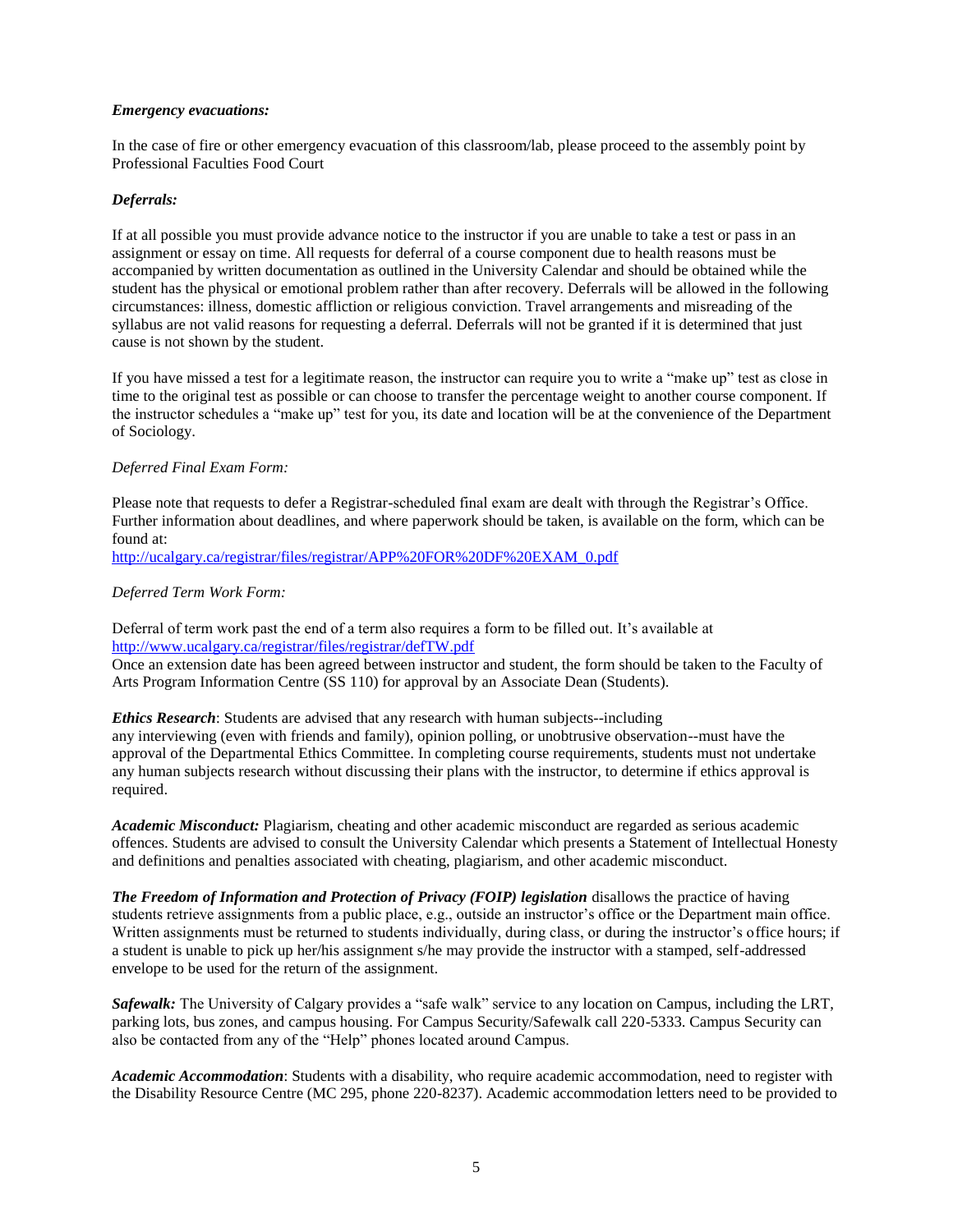course instructors no later than fourteen (14) days after the first day of class. It is a student's responsibility to register with the Disability Resource Centre and to request academic accommodation, if required.

### *Handing in papers outside of class, return of final papers, and release of final grades*:

1. When students are unable to submit papers in class, they should make arrangements to hand in their papers directly to the instructor or teaching assistant. Papers will not be accepted in the main Sociology Department office. 2. Final papers will not be returned through the main Sociology Department office. The Freedom of Information and Privacy (FOIP) legislation disallows the practice of having students retrieve assignments from a public place (i.e. outside an instructor's office, the department office etc.) Students who want their final papers returned by mail must attach a stamped, self-addressed envelope with the paper. Otherwise final papers will be available for pick-up only during the instructor's office hours at the end of this term or at the beginning of the next term. 3. Final grades are not posted by the Sociology Department. They are available only online.